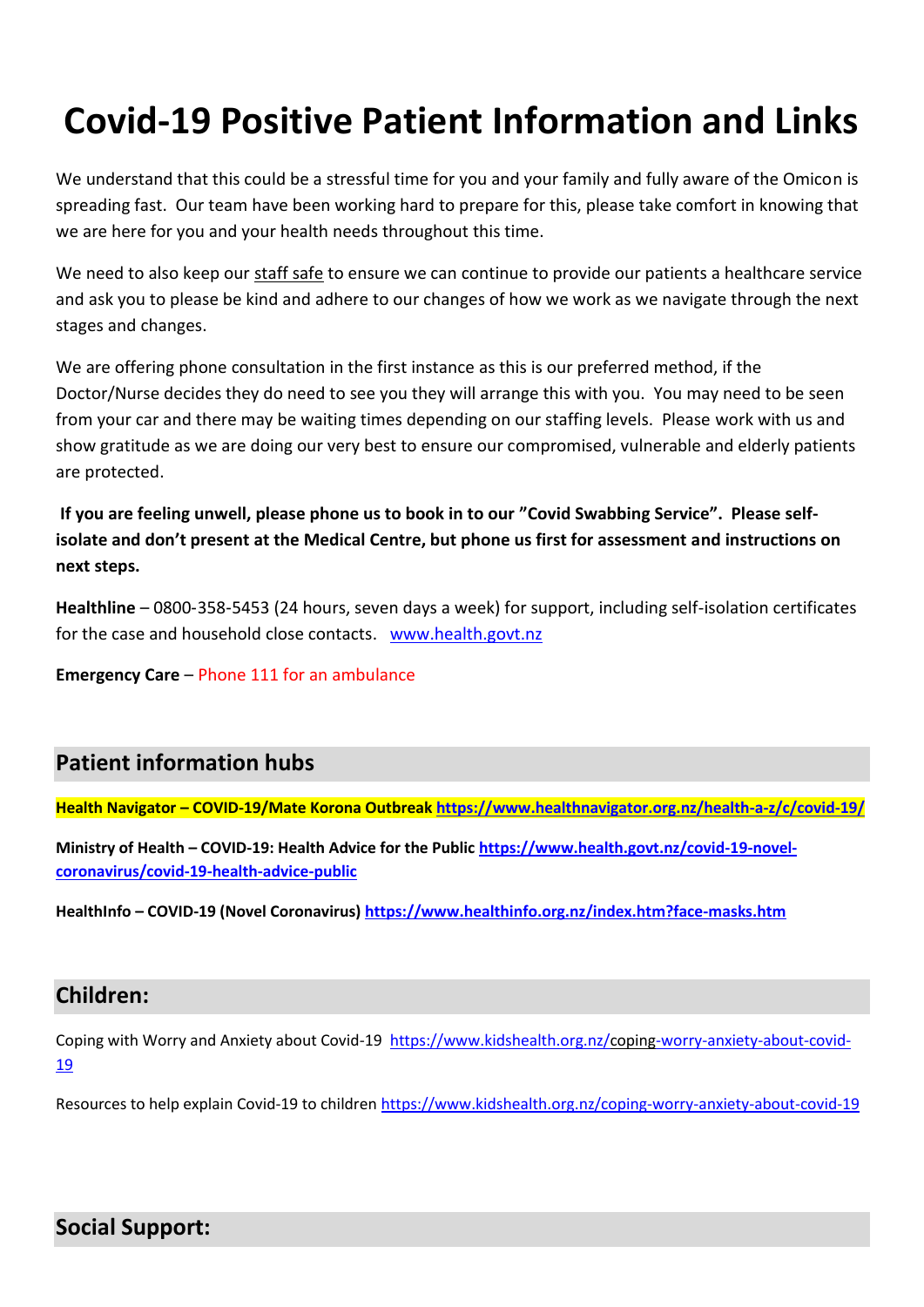Social Support – Ministry of Social Development site for shopping services and MSD services for financial support. [https://www.msd.govt.nz/about-msd-and-our-work/newsroom/2020/covid-19/where-to-go-for-services-and](https://www.msd.govt.nz/about-msd-and-our-work/newsroom/2020/covid-19/where-to-go-for-services-and-support.html)[support.html](https://www.msd.govt.nz/about-msd-and-our-work/newsroom/2020/covid-19/where-to-go-for-services-and-support.html)

## **Mental health and well-being**

1737: Need to Talk? – 24-hour free call or text service (phone or text 1737[\) https://1737.org.nz/?#about-1737](https://1737.org.nz/?#about-1737)

Depression.org.nz – Coping with COVID‑19 – Feeling Anxious and Stressed About COVID-19 is Normal <https://depression.org.nz/covid-19/covid-19>

## **Health Navigator:**

COVID- 19 Positive – Supporting Your Mental Wellbeing [https://www.healthnavigator.org.nz/health-a-z/c/covid-19](https://www.healthnavigator.org.nz/health-a-z/c/covid-19-positive-mental-wellbeing/) [positive-mental-wellbeing/](https://www.healthnavigator.org.nz/health-a-z/c/covid-19-positive-mental-wellbeing/)

Melon App (COVID-19 mental health app)<https://www.healthnavigator.org.nz/apps/m/melon-app/>

Mentemia App (COVID-19 mental health app) <https://www.healthnavigator.org.nz/apps/m/mentemia-app/>

Just a Thought – Staying on Track: A Guide to Support Your Wellbeing During COVID-19 <https://www.justathought.co.nz/covid19>

Ministry of Health – COVID-19: Mental Health and Wellbeing Resource[s https://www.health.govt.nz/covid-19-novel](https://www.health.govt.nz/covid-19-novel-coronavirus/covid-19-health-advice-public/covid-19-mental-health-and-wellbeing-resources)[coronavirus/covid-19-health-advice-public/covid-19-mental-health-and-wellbeing-resources](https://www.health.govt.nz/covid-19-novel-coronavirus/covid-19-health-advice-public/covid-19-mental-health-and-wellbeing-resources)

NZ Mental Health Foundation – Support to Get You Through COVID-19 [https://mentalhealth.org.nz/getting-through](https://mentalhealth.org.nz/getting-through-together)[together](https://mentalhealth.org.nz/getting-through-together)

This Way Up – Supporting You Through Self-isolation (free course[\) https://thiswayup.org.au/covid-19/self-isolation/](https://thiswayup.org.au/covid-19/self-isolation/)

#### **Māori and Pacific Peoples**

Te Puni Kōkiri Ministry of Māori Development – COVID‑19 Information for Māori <https://www.tpk.govt.nz/en/whakamahia/covid-19-information-for-maori>

Te Rōpū Whakakaupapa Urutā, National Māori Pandemic Group – COVID-19 Advice for Māori [https://www.uruta.maori.nz](https://www.uruta.maori.nz/)

Prepare Pacific<https://preparepacific.nz/>

#### **Non-English resources**

Unite Against COVID-19 - Translations: Help and Advice in Other Language[s https://covid19.govt.nz/languages-and](https://covid19.govt.nz/languages-and-resources/translations/)[resources/translations/](https://covid19.govt.nz/languages-and-resources/translations/)